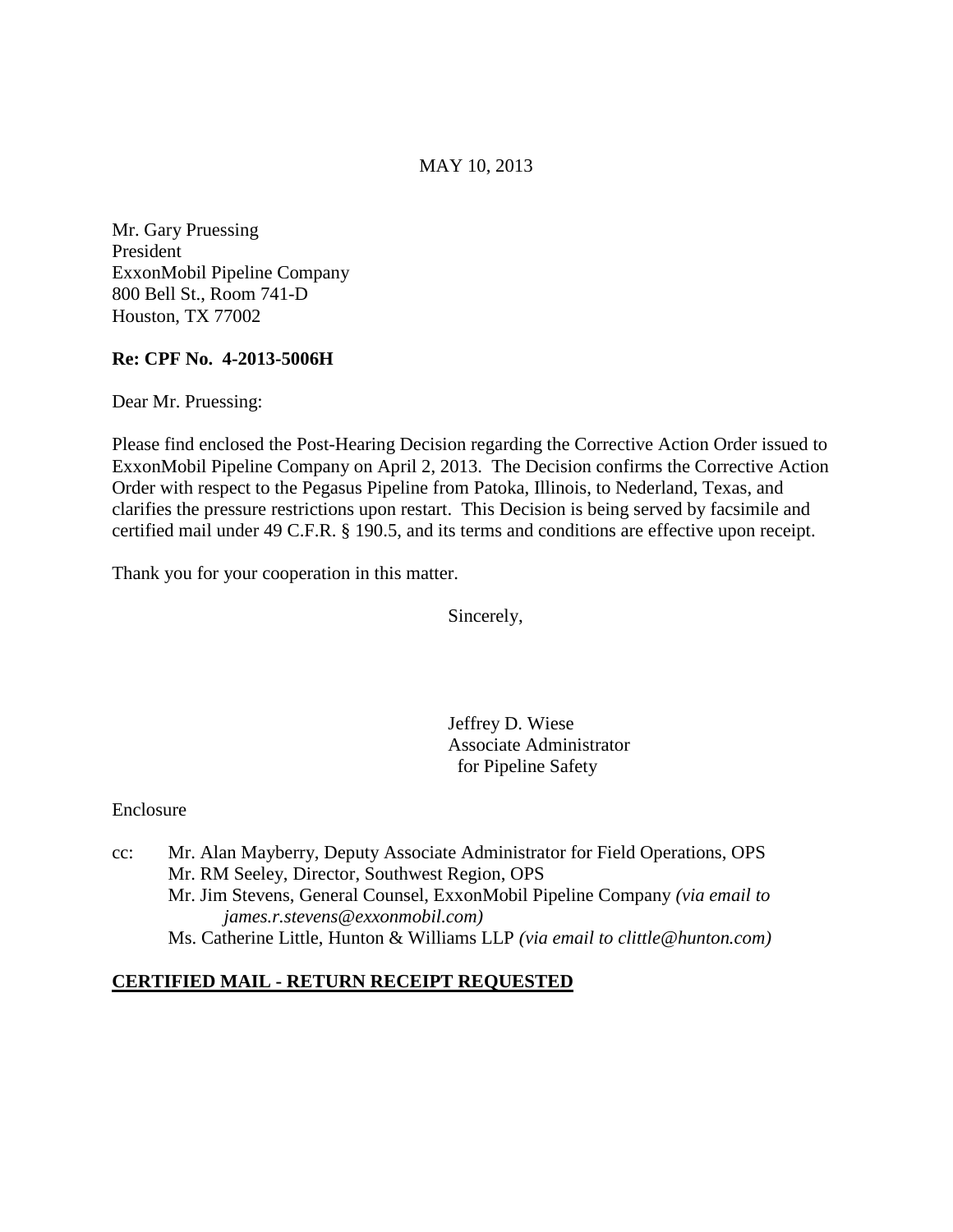# **U.S. DEPARTMENT OF TRANSPORTATION PIPELINE AND HAZARDOUS MATERIALS SAFETY ADMINISTRATION OFFICE OF PIPELINE SAFETY WASHINGTON, D.C. 20590**

 **) In the Matter of )** 

ExxonMobil Pipeline Company,  $\qquad \qquad$  (PF No. 4-2013-5006H)

**\_\_\_\_\_\_\_\_\_\_\_\_\_\_\_\_\_\_\_\_\_\_\_\_\_\_\_\_\_\_\_\_\_\_\_** 

 **)** 

**\_\_\_\_\_\_\_\_\_\_\_\_\_\_\_\_\_\_\_\_\_\_\_\_\_\_\_\_\_\_\_\_\_\_\_ )** 

**Respondent. )** 

# **POST-HEARING DECISION CONFIRMING CORRECTIVE ACTION ORDER**

**)** 

On April 2, 2013, the Associate Administrator for Pipeline Safety, Pipeline and Hazardous Materials Safety Administration (PHMSA), Office of Pipeline Safety (OPS), issued a Corrective Action Order (CAO) under authority of 49 U.S.C. § 60112 and 49 C.F.R. § 190.233 finding that continued operation by ExxonMobil Pipeline Company (EMPCo or Respondent) of its crude oil transmission pipeline known as the Pegasus Pipeline would be hazardous to life, property, and the environment. The CAO made preliminary findings that the potential hazards arose from a March 29, 2013 failure of EMPCo's pipeline and would continue unless certain corrective measures were taken. The CAO further found that failure to issue the order expeditiously without prior notice would result in the likelihood of serious harm to life, property, or the environment.

Following issuance of the CAO, Respondent requested a hearing by letter dated April 12, 2013. In accordance with 49 C.F.R. §§ 190.211 and 190.233(c), a hearing was held on May 2, 2013, in Houston, Texas.

# **Background**

On March 29, 2013, at 3:15 pm, a failure occurred on the Pegasus Pipeline in the town of Mayflower, Arkansas. The failure resulted in the release of approximately 3500 to 5000 barrels of crude oil in a residential area. The accident did not cause any known injuries, fatalities, or fires. Local police evacuated 21 homes. Oil from the pipeline entered the community's storm drainage system. EMPCo initiated spill response to recover the spilled crude oil. There is no indication at this time that oil contaminated a lake approximately one mile away.

When the failure occurred, operating pressure of the pipeline at the failure site was calculated to be 708 psig, which is less than the maximum operating pressure (MOP) of 820 psig established by hydrostatic test in 2006. EMPCo learned of the failure when a drop in pipeline pressure occurred. Upon learning of the pressure drop, EMPCo closed valves upstream and downstream and isolated the failure site. Valves were closed within 16 minutes of the pressure drop. The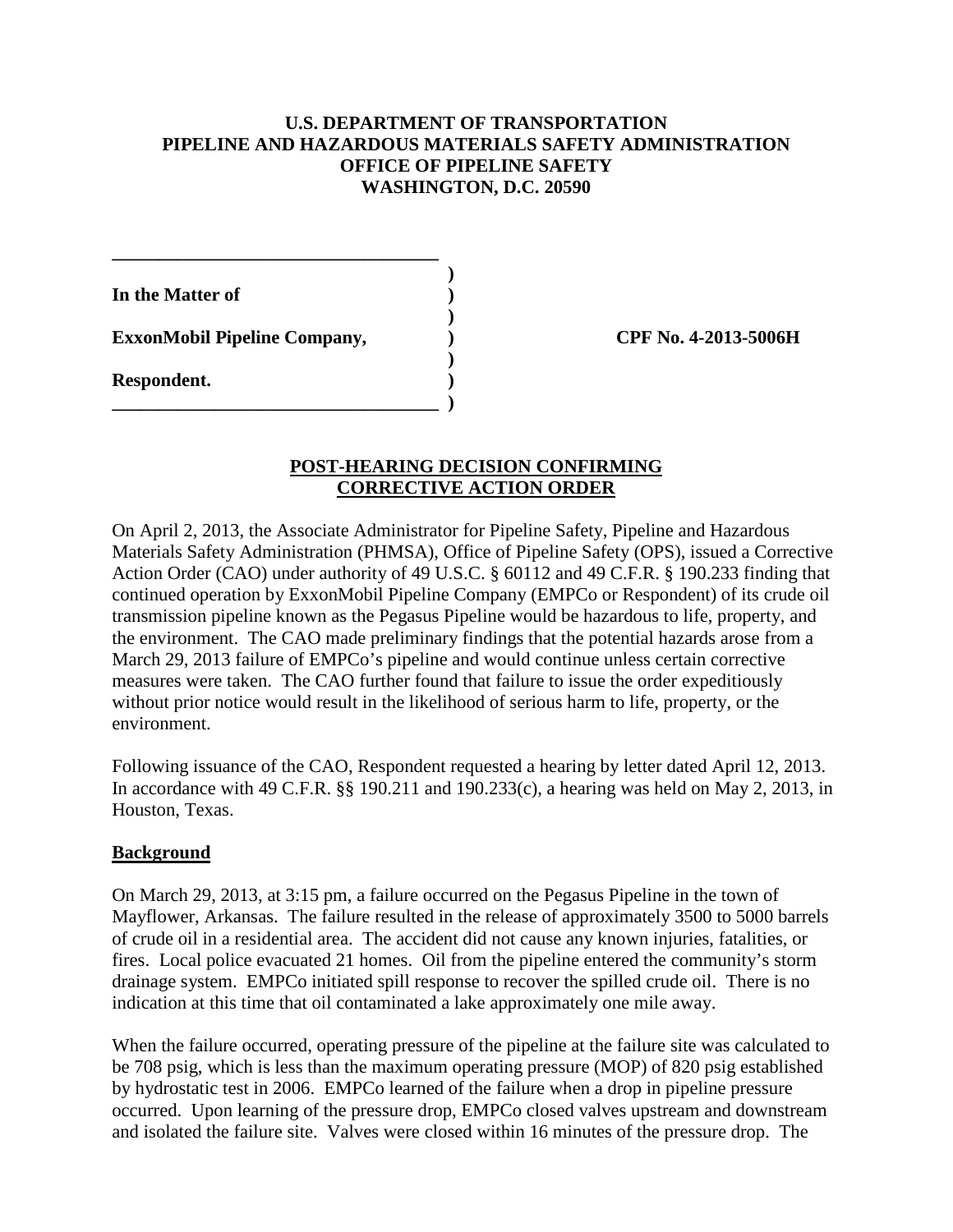distance between the isolating valves is 18 miles. The Pegasus Pipeline currently remains out of service.

The cause of the failure is still undetermined and the investigation is ongoing. The pipe has been excavated and removed and a visual examination of the pipe indicates failure at or near the longitudinal seam. The failed pipe section has been sent to a metallurgist for examination and failure analysis.

In July 2010, Respondent performed an in-line inspection of the portion of the Pegasus Pipeline surrounding the failure site using a magnetic flux leakage and caliper tool. Respondent has reported that no significant anomalies in the area of failure site were found. In February 2013, Respondent performed a transverse flux in-line inspection of the Pegasus Pipeline in the area of the failure site. Results from that inspection have not yet been provided.

The Pegasus Pipeline is approximately 850 miles long and has transported crude oil south from Patoka, Illinois, to the Gulf Coast in Nederland, Texas, since 2006. The pipeline was originally constructed and operated as three separate pipeline systems. The first system (the Northern Section) was constructed in 1947 and 1948 and consists of 648 miles of 20-inch diameter, 0.312" wall thickness, grade API 5LX-42, low frequency electric resistance welded (ERW) pipe manufactured by Youngstown. From 1948 to 2002, the pipeline transported product north from Corsicana, Texas, to Patoka, Illinois. In 2002, the system was idled and purged of product until 2006 when it was reactivated and reversed to flow south.

The second system was constructed in 1954 and consists of 205 miles of 20-inch diameter, grade X-46, electric flash welded pipe manufactured by A.O. Smith. From 1954 to 1995, the system transported product south from Corsicana to Beaumont, Texas.

The third system was constructed in 1973 and consists of 6 miles of 16-inch diameter, grade X-52, ERW pipe. The manufacturer is not known at this time. From 1973 to 1995, the system transported product north from Nederland to Beaumont. In 1995, the second system reversed flow and was "tight-lined" with the third system, creating a single pipeline operation transporting product north from Nederland to the hub in Corsicana (collectively, the Southern Section).

In 2005, the Southern Section reversed flow to the south, and in 2006, the Northern Section was reactivated and reversed flow to the south. From 2006 to 2013, the Northern and Southern Sections were "tight-lined" creating a single 850-mile pipeline operation transporting product south from Patoka to Nederland. During this time the system was re-named the Pegasus Pipeline. Prior to the failure on March 29, 2013, Respondent had made arrangements to separate the systems again at Corsicana to permit diverting flow from Patoka to tankage at Corsicana and to accept product from a third-party connection at Corsicana. Deliveries from the third-party pipeline were scheduled to take place in April 2013, but were postponed following the accident.

# **Standard for Reviewing a Corrective Action Order**

The legal bases for issuance of a CAO are specified in 49 U.S.C. § 60112 and 49 C.F.R. § 190.233. Under those provisions, the Associate Administrator may issue a CAO if he finds a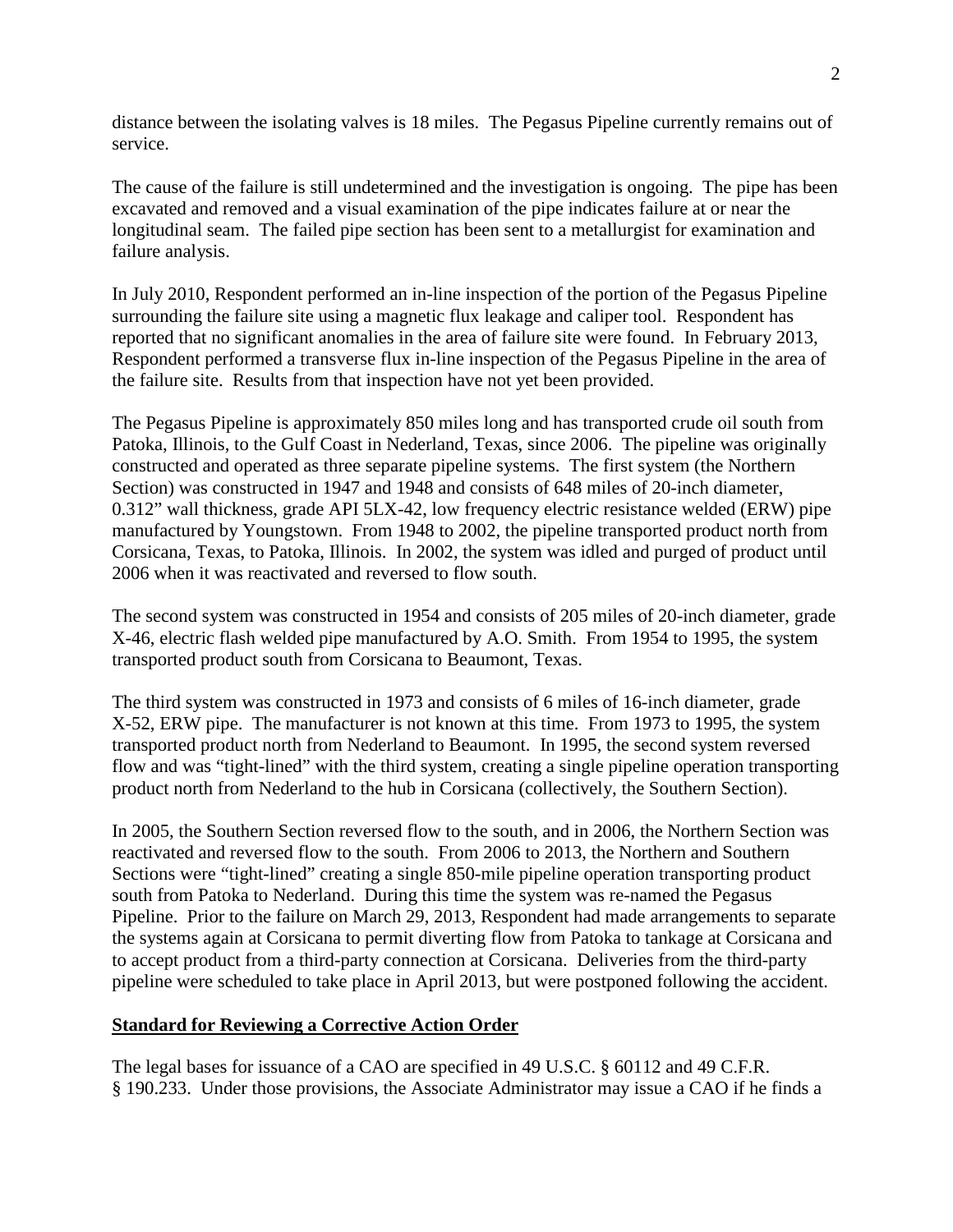particular pipeline facility is or would be hazardous to life, property, or the environment.<sup>1</sup> The terms of a CAO may include suspended or restricted use of a facility, physical inspection, testing, repair, replacement, or any other appropriate action.<sup>2</sup> A CAO may be issued without prior notice to the operator if the Associate Administrator further determines that failure to do so would result in the likelihood of serious harm to life, property, or the environment.<sup>3</sup>

The primary purpose of a hearing following issuance of a CAO without prior notice is for the Associate Administrator to determine whether the CAO should remain in effect or be rescinded or suspended.<sup>4</sup> In making this determination, the Associate Administrator must consider among other things: the characteristics of the pipe and other equipment used in the pipeline facility, including its age, manufacturer, physical properties (including its resistance to corrosion and deterioration), and method of its manufacture; the nature of the materials transported; the characteristics of the geographical areas in which the pipeline facility is located; and such other factors as the Associate Administrator may consider appropriate.<sup>5</sup>

If after the hearing, the Associate Administrator continues to find the facility is or would be hazardous to life, property, or the environment, the CAO is confirmed. If the Associate Administrator finds the facility is not hazardous, or if there is insufficient information to support finding a hazard, the CAO must be withdrawn. $6$ 

# **Issues Raised at the Hearing**

Respondent requested a hearing on four discrete issues that affect the scope of the CAO and the actions Respondent must take to restart the pipeline. Specifically, EMPCo requested that PHMSA clarify or modify the CAO to address the following issues: (1) the restart pressure restriction at the failure site; (2) the definition of "Affected Pipeline" subject to the CAO; (3) the restart pressure restriction at other stations along the pipeline; and (4) the restart pressure at several stations that were not operating at the time of the failure.

In considering the issues raised by Respondent, I have reviewed the evidence to determine whether the CAO should remain in effect or be rescinded or suspended. Respondent did not contest the CAO as to the Northern Section of the Pegasus Pipeline. Based on the evidence in the record, I continue to find the 648-mile Northern Section would be hazardous to life, property, or the environment unless corrective measures are taken. The CAO will remain in effect with regard to that portion of the facility, subject to the clarifications and modifications set forth below.

- $4 \text{ }$ \$ 190.233(b).
- $5 \text{ } (190.233(e)(1)).$
- $6 \text{ } $190.233(c)(4).$

 $1$  49 U.S.C. § 60112(a).

<sup>&</sup>lt;sup>2</sup> 49 C.F.R. § 190.233(a).

 $3 \text{ } (90.233(b)).$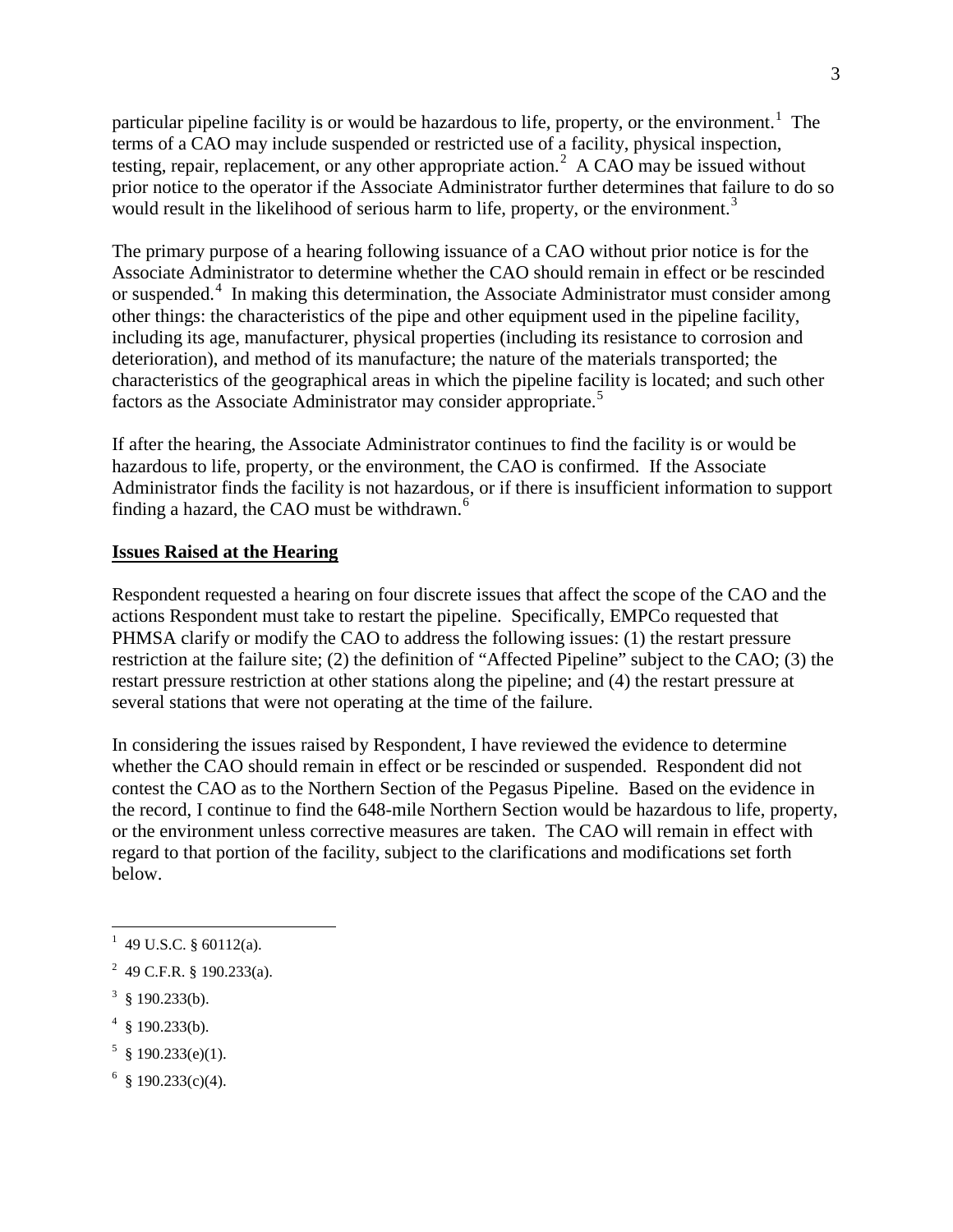#### **Issue 1: Restart Pressure at the Failure Site**

At the hearing Respondent requested that the CAO be amended to clarify that the restart pressure at the failure site should be 80% of the actual operating pressure immediately prior to the accident, rather than 656 psig as stated in the order. Respondent explained that at the time of the failure, operating pressure at the failure site was calculated to be 708 psig. Eighty percent of the actual operating pressure would be 566 psig.

The Director did not object to this clarification and confirmed the intent of the CAO was to limit pressure upon restart to 80% of the actual operating pressure at the failure site when the accident occurred. Accordingly, Item 7 of the CAO is amended as set forth below.

# **Issue 2: Definition of the "Affected Pipeline"**

At the hearing, Respondent requested that the CAO be amended to redefine the "Affected Pipeline" as the 648-mile portion of the Pegasus Pipeline between Patoka, Illinois and Corsicana, Texas (the Northern Section). Respondent explained that the differences between the Northern and Southern Sections preclude any broad correlations to be drawn between the hazardous condition at the failure site on the Northern Section and the separate 211-mile Southern Section.

The CAO defined the "Affected Pipeline" as the entire 850-mile Pegasus Pipeline. The CAO considered the entire pipeline to be constructed of 1947 and 1948, 20-inch diameter, 0.312" wall thickness, API 5LX-42 pipe, containing both seamless pipe and low frequency ERW pipe. On that basis, in addition to several other factors, the CAO concluded that the entire pipeline should be subject to the CAO. The other factors considered were: "the uncertainties as to the cause of the failure, the age of the pipeline, the unavailability of the results of the February 2013 in-line inspection, the 2006 change in direction of flow, the location of the Failure Site in a High Consequence Area, and the proximity of the pipeline to navigable waterways, environmentally sensitive areas and populated areas."<sup>7</sup>

# *Characteristics of the Northern and Southern Sections*

At the hearing, Respondent explained that only the Northern Section was constructed in 1947 and 1948 of 20-inch diameter, grade API 5LX-42, low frequency ERW pipe manufactured by Youngstown. Almost all of the Southern Section was constructed in 1954 of 20-inch diameter, grade X-46, flash welded pipe manufactured by A.O. Smith. A small portion was constructed in 1973 of 16-inch, grade X-52 ERW pipe. Respondent explained that flash welded pipe did not present the same integrity risk as pre-1970 ERW pipe and introduced evidence of an historical account of pipe manufacturing processes.<sup>8</sup>

As explained in the literature, which is consistent with information on PHMSA's website, ERW pipe was manufactured by cold-forming a sheet of steel into a cylindrical shape and then passing current between the two edges to heat the steel to a point at which the edges are forced together

 $\overline{7 \text{ CAO at 3.}}$ 

<sup>&</sup>lt;sup>8</sup> J. F. Kiefner & E. B. Clark, History of Line Pipe Manufacturing in North America (1996).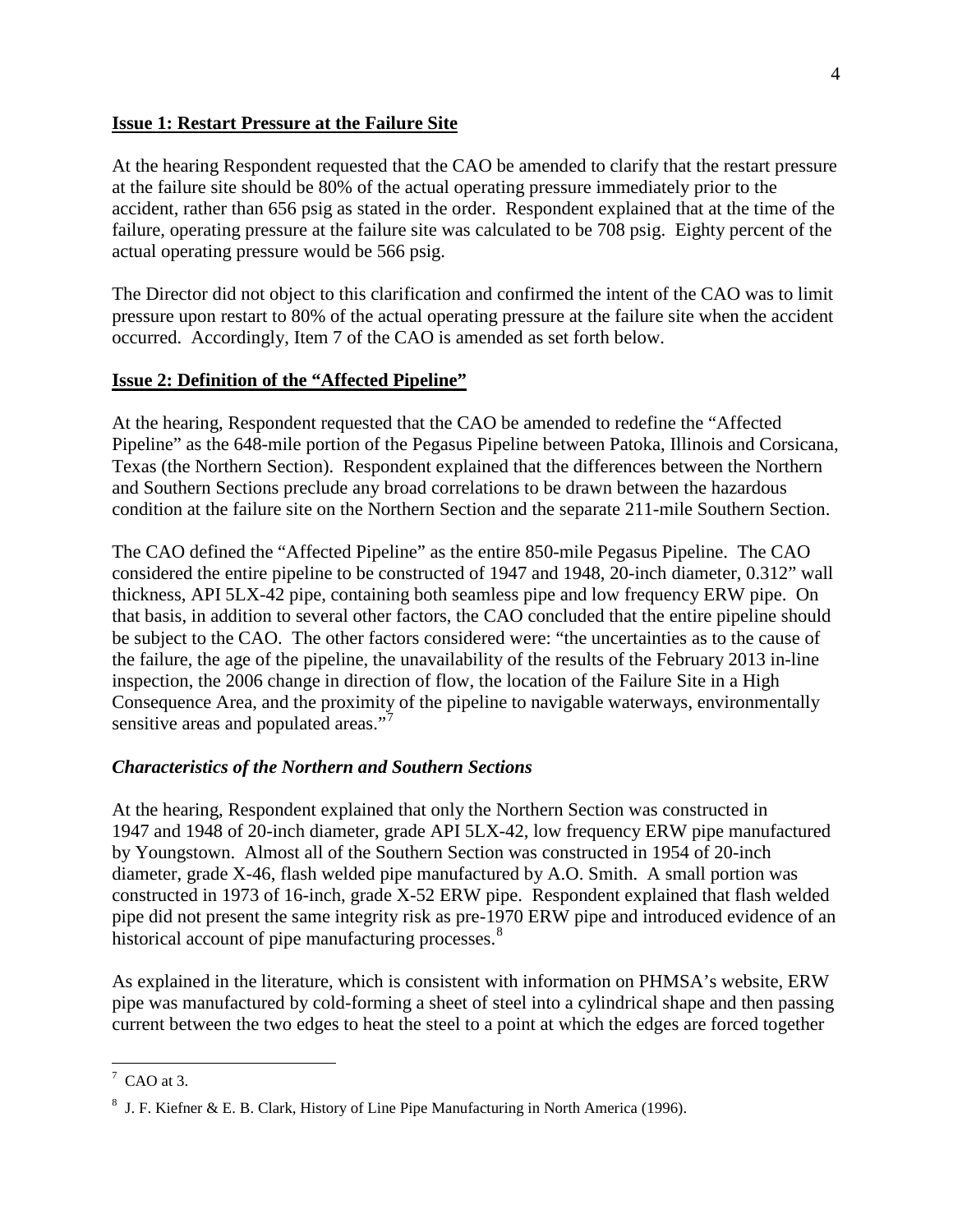to form a bond.<sup>9</sup> Initially this manufacturing process used low frequency A.C. current to heat the edges. In 1970, the low frequency process was superseded by a high frequency ERW process which produced a higher quality weld. Over time, the welds of low frequency ERW pipe have been found to be susceptible to selective seam corrosion, hook cracks, and inadequate bonding of the seams. Based on a history of increased risk of failure, PHMSA has deemed pre-1970 ERW pipe to be susceptible to longitudinal seam failure unless an engineering analysis shows  $\frac{1}{\text{otherwise}}$ <sup>10</sup>

Electric flash welded pipe was manufactured by forming a steel sheet into a cylindrical shape. The edges were heated until semi-molten, then forced together. Like low frequency ERW pipe, flash welded pipe is susceptible to selective seam corrosion and hook cracks, but to a lesser extent than low frequency ERW pipe.<sup>11</sup> Flash welding and low frequency ERW are no longer used to manufacture pipe.

Respondent contended that in addition to the differences in manufacturing methods, metallurgy, manufacturer, and years of construction, hydrostatic pressure tests and in-line inspections demonstrate the integrity of the Southern Section has been verified. For example, the Northern Section had 11 seam failures over its 648 miles during a hydrostatic test in 2005-2006, whereas the Southern Section had only 1 seam failure over 205 miles during a pressure test in 1991. This was despite the Southern Section being tested to a higher stress pressure (90-95% SMYS compared to only 86-92% in the Northern Section). Furthermore, the Northern Section had 12 confirmed seam cracks identified during an in-line seam assessment in 2010. The Southern Section did not have any weld cracks or preferential seam corrosion identified by an in-line inspection in 2003-2004. The Southern Section has experienced no in-service seam related failures.

At the hearing, OPS acknowledged that the Northern and Southern Sections had different profiles and risks. OPS clarified that it was not the intent to classify them as identical, but contended there was still cause to include the Southern Section in the order based on the age of the pipe and the older manufacturing process. OPS noted that both have had seam failures (at least during pressure tests), which implies some uncertainty regarding the integrity of the seams. The Director also noted there was uncertainly with regard to the in-line assessments which had previously missed identifying anomalies or potential threats at the locations of the seam failures.

# *Analysis*

To confirm the issuance of the CAO with respect to the Southern Section, I must find the facility is or would be hazardous to life, property, or the environment without corrective measures. Respondent has demonstrated there are distinguishing characteristics between the Southern and Northern Sections, including differences in the type of pipe, method of manufacturing, operational histories, and integrity characteristics. These differences support Respondent's

 $\overline{a}$ 9 PHMSA Fact Sheet: "Pipe Manufacturing Process" *available at*

http://primis.phmsa.dot.gov/comm/FactSheets/FSPipeManufacturingProcess.htm (*last accessed* May 3, 2013).

<sup>10</sup> *See, e.g.*, 49 C.F.R. § 195.303(d).

<sup>&</sup>lt;sup>11</sup> PHMSA Fact Sheet: "Pipe Manufacturing Process."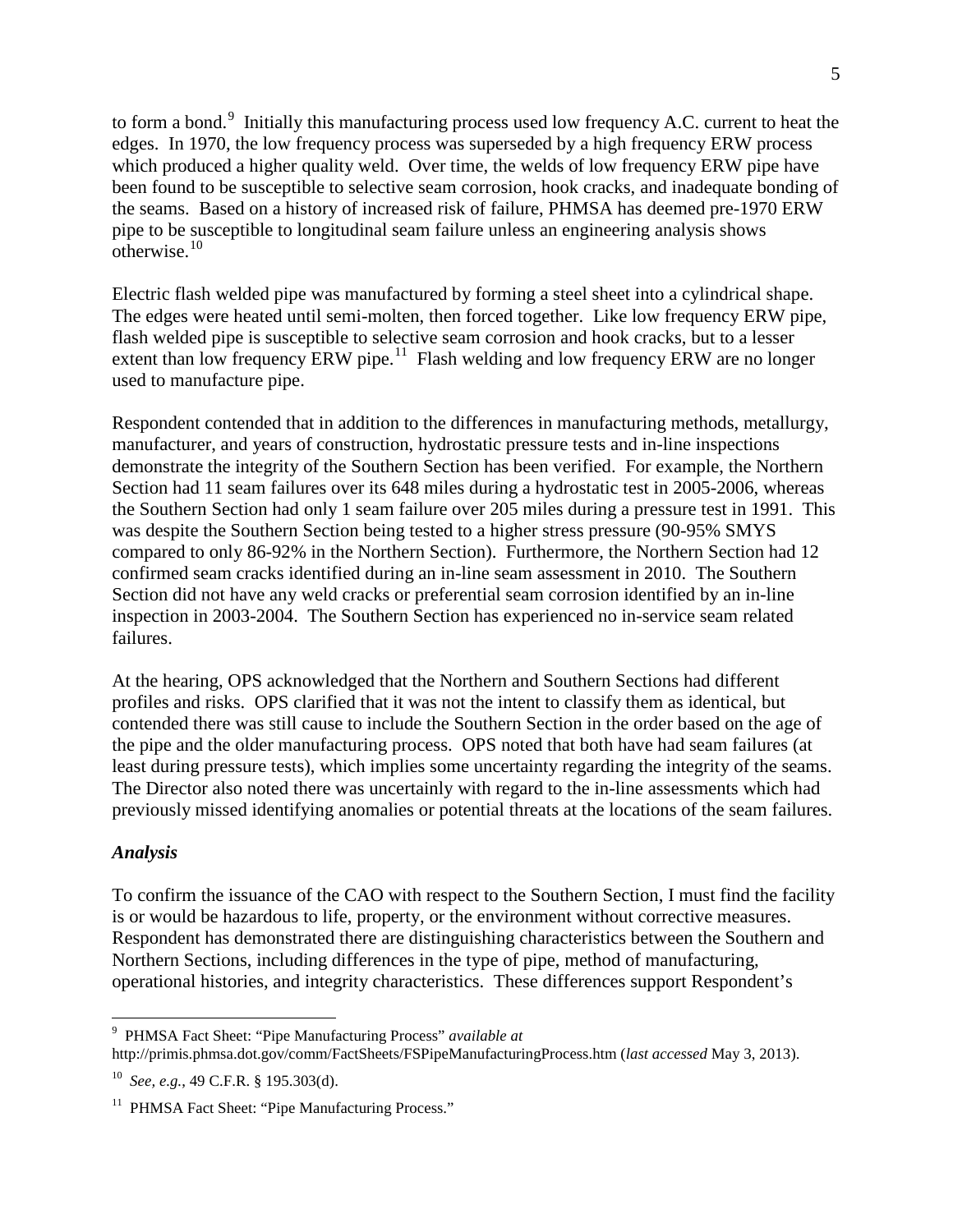position that the Northern and Southern Sections are two separate systems, despite the common Pegasus name.

Separating the Northern and Southern Sections of the Pegasus Pipeline, however, is not determinative when deciding whether the CAO should remain in place. In reviewing the other factors that must be considered, I find several weigh in favor of confirming the CAO as to the Southern Section.

The characteristics of the pipe used in the Southern Section, while different from the pre-1970 ERW pipe used in the Northern Section, present a similar integrity concern. Flash welded pipe of that vintage is known to be susceptible to seam failure, even if to a lesser extent than low frequency ERW pipe. Although Respondent argued that it has evaluated the pipeline according to a valid method and concluded that the Southern Section is not susceptible to seam failure, OPS raised some question as to the appropriateness of this conclusion given the age of the pipe, which was manufactured in 1954, and the fact that it has experienced a seam failure during a hydrostatic test.

In addition, OPS raised some question as to the adequacy of Respondent's procedures for assessing seam integrity across the Pegasus Pipeline, including the Southern Section. For example, in-line inspections performed on the Northern Section in 2010 did not identify an anomaly at the location of the failure on March 29, 2013. Results from a February 2013 in-line seam assessment using a transverse flux inspection tool on the Northern Section are not yet available. The Southern Section has never had an in-line seam assessment using a transverse flux inspection tool, although Respondent had scheduled one prior to the failure. The uncertainty as to the cause of the failure on March 29, 2013, and the uncertainty as to the current seam integrity on the entire Pegasus Pipeline weigh in favor of confirming the CAO until additional information can be gathered.

The nature of the materials transported by the Southern Section is identical to that transported by the Northern Section. Crude oil when released into the environment is a hazard to persons, property and the environment. Although the cause of the failure on March 29, 2013, is not yet known, Respondent stated at the hearing that early indications from the metallurgist are the product did not cause the failure (e.g., there was no sign of internal corrosion).

The hazardous liquid pipeline is located in proximity to environmentally sensitive areas and populated areas.

For the reasons stated above, I find the factors weigh in favor of confirming the CAO with respect to the Southern Section pending further investigation of the cause of the failure and assessment as to whether and what extent the Southern Section is similarly affected. If at such time evidence of the cause(s) of the failure rule out the possibility that the Southern Section is similarly affected, the Director will permit appropriate modification to the corrective action items, or otherwise proceed to close the CAO for that Section.

# **Issue 3: Restart Pressure at Other Stations**

Respondent requested that the CAO be amended to clarify that the restart pressure at other stations along the Affected Pipeline should be 80% of their actual operating pressure